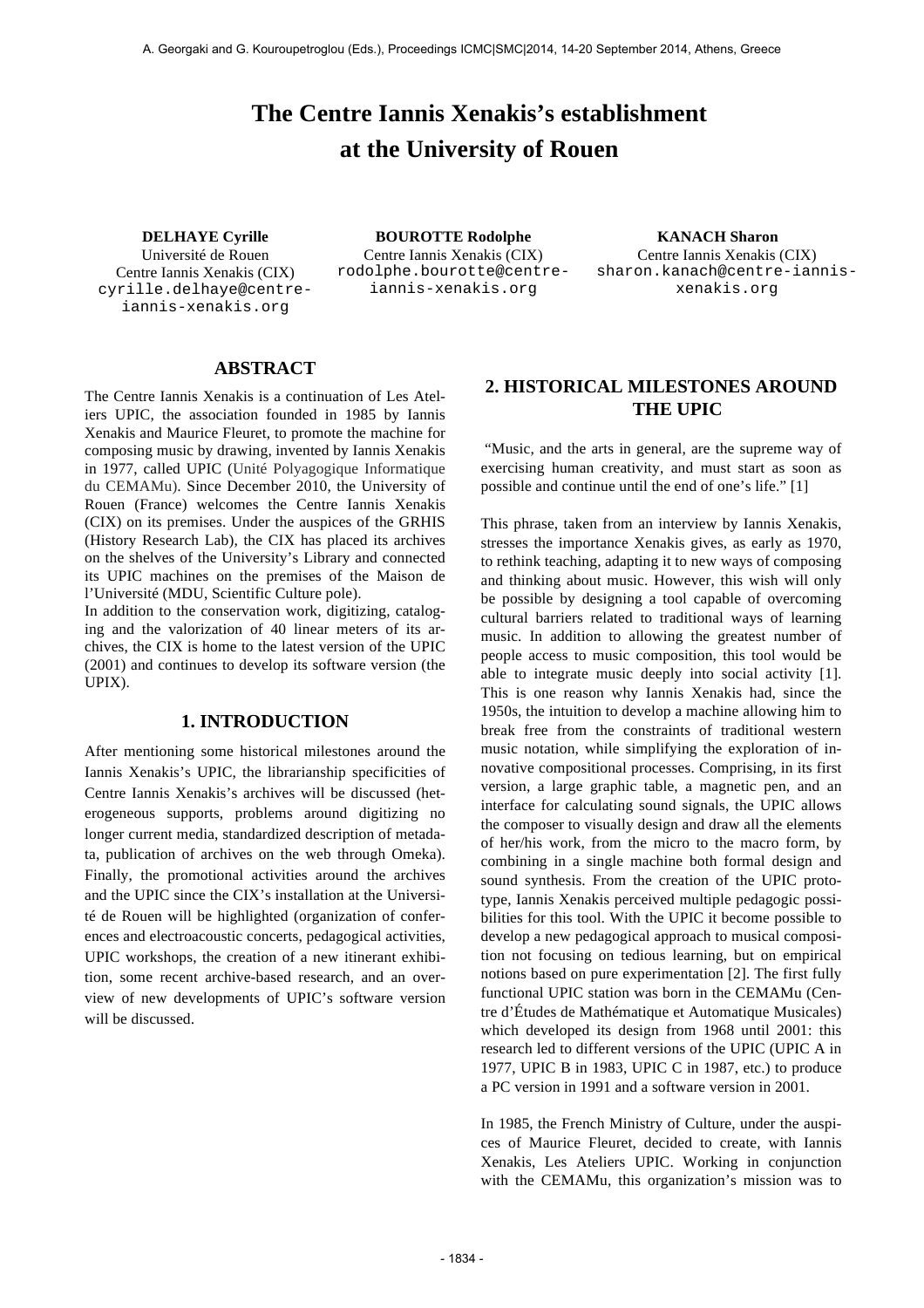ensure (under the management of Alain Després, appointed artistic director) the promotion of, the initiation to, and presentation of the UPIC to a wide audience. François-Bernard Mâche (composer and longtime friend of Xenakis) was appointed president of the association. In 1987, Iannis Xenakis requested the Ateliers UPIC to develop, in parallel to their promotional activities, creation studio (for the production of new works) and a pedagogic cursus: two studios of composition were held in April 1987 at Le Parc de la Villette, in Paris. Concerning 1987 alone, the Centre Iannis Xenakis's archives reveal that Les Ateliers UPIC welcomed composers with aesthetic backgrounds as diverse as Pierre Bernard, François-Bernard Mâche, James Harley, Peter Nelson, Julio Estrada, Jean-Claude Eloy and Alain Lithaud. In the 1990s, the UPIC system fascinated a new generation of composers such as Brigitte Robindoré, Takehito Shimazu, Nicola Cisternino, Gerard Pape, Jean-Claude Risset, Daniel Teruggi and others. At that time, the real-time version was fully usable, the computer screen and mouse gradually replaced the drawing table and the electromagnetic pen, and the UPIC was adapted in 1991 to the Windows system.

In 2000, at the initiative of Gerard Pape, the last director to date, Les Ateliers UPIC were renamed the Centre de Composition Musicale Iannis Xenakis (CCMIX). Indeed, the association had expanded its mission to teaching and composition in a broader sense: by developing a program of music research (allying science, mathematics and electroacoustics), an activity of music composition, and several courses where the UPIC was no longer the solefocal point. By engaging the CCMIX in this direction, Gerard Pape revealed that besides interest and curiosity aroused by the discovery of the machine, the UPIC, and tools associated with it were possible vectors, among other media for music composition. For Gerard Pape, the UPIC is a driving force for individual creativity, unable to suggest a sum of standardized proposals, but which, by its flexibility, fully reveals the creative potential of its user [3].

In 2007, in response to an audit by the French Ministry of Culture, the CCMIX's former team was replaced by a new team (the CIX) whose mission became be to "redefine the goals of the association, focusing on the preservation, promotion and dissemination of the intellectual legacy of Iannis Xenakis's work."

# **3. THE ARCHIVES OF CENTRE IANNIS XENAKIS**

Considering the incredible vitality of the center for music composition for twenty-five years (around 130 composers have worked in connection with the association), it is logical that the documentary sources of its archives are exceptionally rich and varied. The 40 linear meters of archives were deposited in April 2011 in the Library of the Université de Rouen.

Currently, the archive has three main legs: in addition to the archives of the center itself, a few boxes of correspondence, press and program notes (belonging to Sharon Kanach's digitized personal archives which actively continues to grow) form a second bequest. The artist Bruno Rastoin also gave the CIX many of his personal xenakian archives, including images he photographed during the installation of Diatope at Beaubourg in 1978 and in Bonn in 1979. As the knowledge and reputation of the CIX archives grow, so do its bequests. Recently, to cite one example, sound engineer Dick Lucas has donated rare iconographic documents from his personal archives regarding the reconstruction of the Philips Pavilion in Eindhoven in 1984.

After the initial pre-inventory step (2012: filing of the collections under appropriate conservation conditions in standard boxes protecting documents from light and dust), the CIX, under the aegis of GRHIS (History Research Lab at the Université de Rouen) has obtained the support of the French Ministry of Culture and Communication as part of the national digitization program.

## **3.1 The paper Archives**

With eleven linear meters, representing around 60,000 pages, paper archives constitute one third of the collection. It is possible to make a typology:

- The paper archives (6 linear meters), which are grouped under generic names: letters, emails, courses notes, research notes, drafts, etc.

- Hardware and software documentation (2 linear meters).
- Newspaper articles (1 linear meter).
- Program notes (about 1 linear meter).

- And finally, the digital archive of Sharon Kanach's bequest that currently represents approximately 1 meter.

## **3.2 Sheet music and printed material**

The center has 450 scores/sheet music, most of which are unpublished. At the current state of research, we can surmise that most of these come from calls for candidates for courses in music composition, organized by the center. Only some of them, especially the graphic scores and scores of composers in residence, were written specifically at the center.

As for printed documents, it is often academic work, whose subjects focus on the center's research activities or on the UPIC system: of particular note is the presence of the Julio Estrada's doctoral thesis in musicology.

## **3.3 Multimedia material**

Multimedia supports (3500 items) account for 55% of the archives. Although this collection is heterogeneous, audio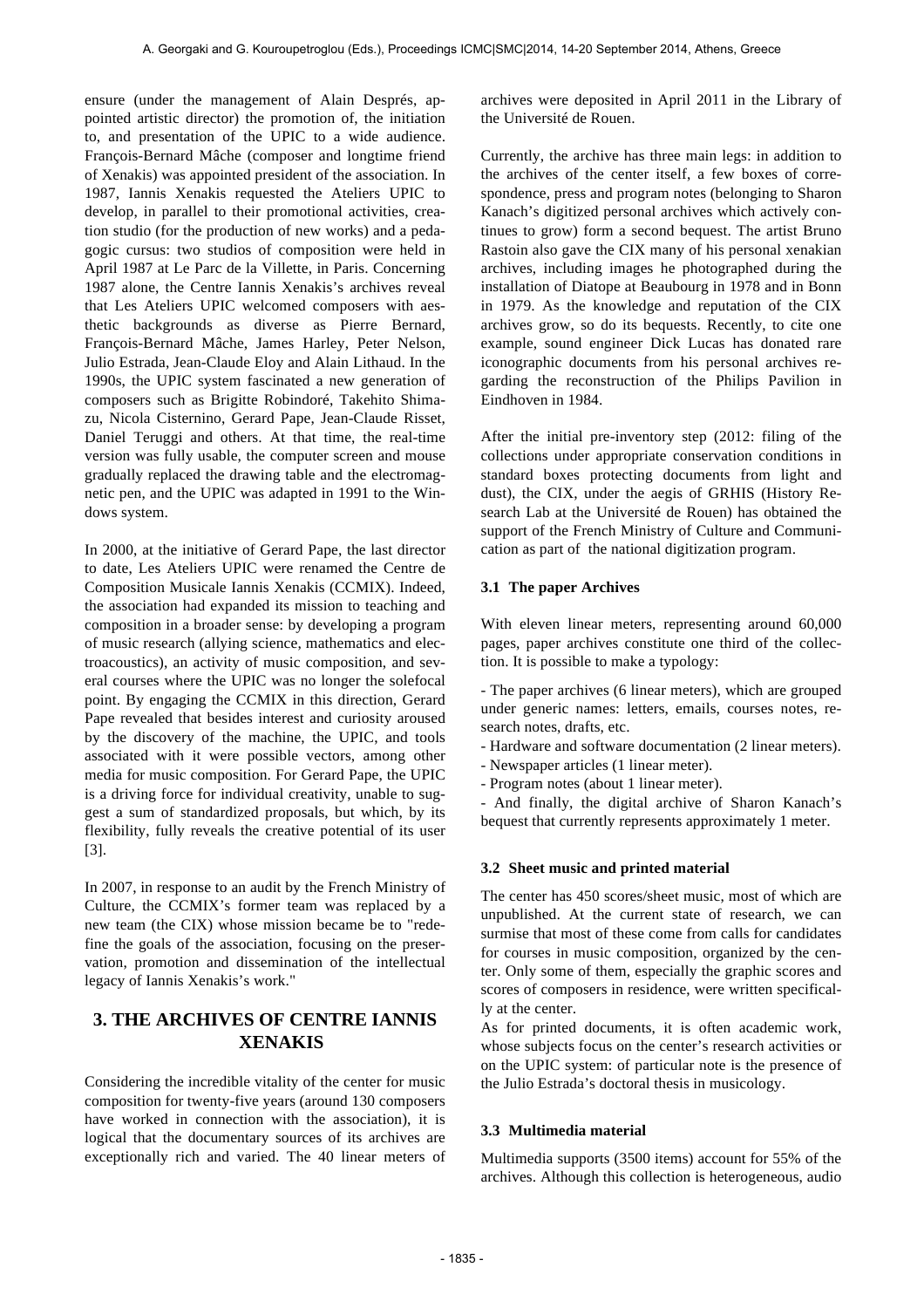documents constitute the majority. If we do not take into account the vinyl records, cassettes and published compact discs (which certainly represented the music library of the Centre), other sources (such as digital audio tape (DAT), tapes and engraved cds) are mainly unpublished documents. This is a unique collection of recordings which includes concerts, sound banks used by electroacoustic composers, and probably completed unpublished works. As we pursue cataloging, indexing and digitizing these documents, we will learn more.

Iconographic sources also play an important role: photographs, for example, often reveal a documentary attractiveness as portraits of composers in action, or a few shots of concerts.

Although video sources are not very numerous, they are nevertheless very relevant: they may include documentaries for internal or promotional use, as well as unprecedented film captures of concerts.

Finally, the archives contain many out-dated media, whose reading and digitizing are not possible today without compatible machines: how to extract and save in a sustainable manner the data on these old media carriers, such as floppy disks, Syquest cartridges, QIC cartridges or other data cartridges even older?

#### **3.4 Digitization of archives for preservation**

Thanks to the national digitization program of the French Ministry of Culture, the CIX has begun digitizing its collections for preservation. Currently most of the multimedia sources are digitized (except for old unreadable media carriers), but much of the paper records is not. 534 burned compact discs and 80  $\frac{1}{4}$  inch magnetic tapes were digitized first, due to their fragility. Oversized papers (scores, posters) have been entrusted to the digitizing company Arkhênum while DAT and photographs from Rastoin's legs were entrusted to Hammersnail (Daniel Teige's company). In addition, Sharon Kanach's bequest was fully digitized by the Cyrille Delhaye and Julie Graine (as part of an internship at the GRHIS).

#### **3.5 Valorization activities: digitized archives online**

In addition to the permanent conservation of documents, the national digitization program aims to digitize, index and disseminate the archives of its recipients, including the CIX, via the internet. For this purpose a partnership was established with the Portail de la Musique Contemporaine to promote the data and metadata from our digital collections. Other international partnerships are already planned. The digitization and online resources will facilitate the dissemination of works created and archived at the CIX, as well as the creative processes associated with them, to a wide public. All such data will be available under conditions protecting the intellectual property of their authors and assignees, according to the agreements negotiated by the Portal's collective rights management agreements (broadcasting compressed image formats,

extracts limitations, streaming compressed format for audio and video, etc.). However, such endeavors give rise to pertinent questions of library science that are governed by a certain number of constraints:

- These archives are very heterogeneous, making their description difficult. The cataloging software used must natively integrate some flexibility in the capture of metadata. For example, such a tool should support the notion of "forged title" because many documents bear no intelligible titles. Hundreds of burned compact discs and dozens of magnetic tapes on which only the composer name appears, are a prime example.

- The contemporary music Portal proposes to "harvest" our metadata for incorporation into its own database and thereby mutually increase visibility on the web. However, this Portal harvests metadata from its partners in a revised MODS format (MODS is changed by gateway administrators) through OAI-PMH (Open Archives Initiative Protocol Metadata Harversting). The MODS format (Metadata Object Description Standard) is a set of normalized metadata developed by the Library of Congress. This set of metadata enables the capabilities of the Dublin Core format to be extended by describing each item more precisely (by adding xml containers such subtitle, place of registration, date of creation, etc.). Subsequently, these constraints led the CIX to turn towards the digital library platform Omeka. It is freeware under the GPL, developed by Roy Roszenweig for History and New Media. This platform is part of the movement of digital humanities and is used, for example, by the Library of Congress and by the Europeana gateway.

The main characteristic of Omeka is to be easy to handle. Its principle is simple: the CMS manages "items" that can be attached to a collection. Each item that can be compared to a catalog record is described natively in Dublin Core and is connected to one or more digitized documents. Finer technical data can be added in sets of metadata that are not harvestable. A system of tagging indexes the items and allows for flexible navigation between collections. Omeka allows (via a plugin) to disseminate the metadata via OIA-PMH protocol after conversion of metadata in MODS.

In addition, Omeka is a user-friendly interface and offers many services to researchers. In addition to enabling one to watch digitized archival documents online, the user can, for example, design her/his own path of research, backing it up on her/his account, and exporting this tracking as a poster. Other features of this platform including be able to set values for items through the creation of virtual exhibitions, opportunities to leave comments or even, curation by registered users (crowdsourcing).

# **4. CENTRE IANNIS XENAKIS'S ACTIVI-TIES**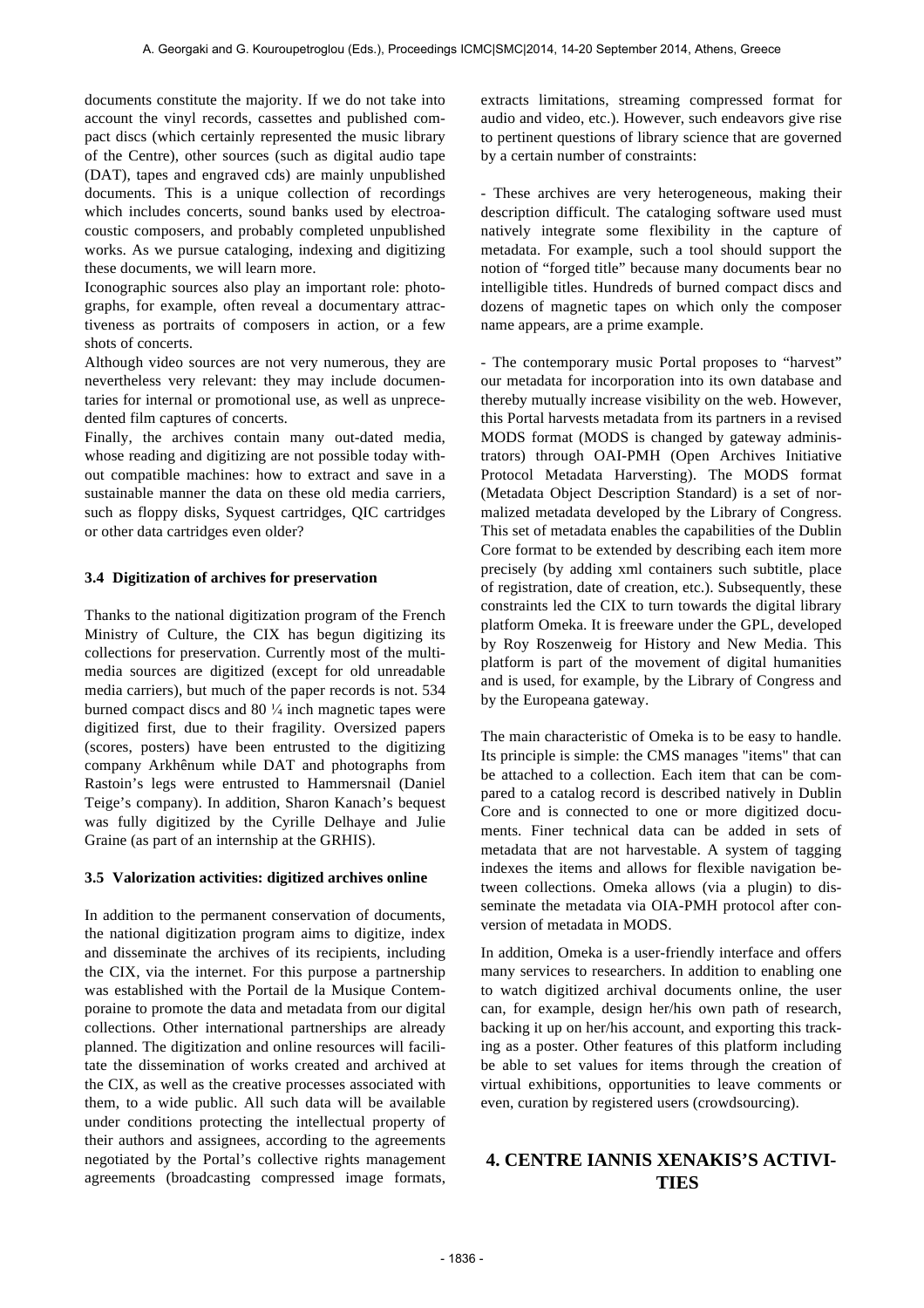The second part of the project initiated at the University of Rouen by the CIX recognizes the prestigious past of Les Ateliers UPIC/CCMIX: to restore and promote the technical heritage of this center for music composition and research. Thanks to the intervention of Rodolphe Bourotte (composer and founding member of the CIX) all the studio audio equipment has been inventoried and maintained. This step has allowed us to reconstruct a complete studio for composing electroacoustic music, currently housed at the Maison de l'Université (Scientific culture pole).

According to tests conducted by Rodolphe Bourotte, two UPIC units of the four recovered are functional. Recently Sharon Kanach (Vice-President of CIX) has tracked down a UPIC A at the University of Strasbourg, purchased by the Primus Center when François-Bernard Mâche created that there in the late 1980s. The next phase of the project is to restore the large graphic tables of the first version of the UPIC.

Another original UPIC has recently been discovered in Athens at the Ksyme Center (originally founded by Iannis Xenakis in 1979) and we look forward to future collaborations with our "Greek cousins"!

Moreover, UPIX, the software for music composition through drawing (whose basic functions and ergonomics are based on those of the original UPIC) has also enjoyed a brilliant career, both as a tool for artistic creation and as a pedagogic tool. Seeing the potential this concept still has in the  $XXI<sup>st</sup>$  century, both in terms of audience development and in terms of facilitating access to unprecedented creative modes to all sorts of publics, the CIX decided to resume its development. Subsequent to being updated in 2013-14 (for the first time since the composer's death in 2001) this software is now cross-platform. It is now possible to further its development and incorporate both new functions anticipated by Xenakis himself as well as integrate others, now available and desirable, taking advantage of the most recent evolutions in computer science (3D, physical modeling, interacting particle systems, etc.). These ameliorations are henceforth the essential goals of our research.

## **The UPIX project's guidelines**

 $\overline{\phantom{a}}$ 

From the start, engaging in such a project raised the question of what innovations are necessary and possible to add. Our first step was to gather and take these into consideration. Some such elements that came to us spontaneously were managing probabilistic events as well as Xenakis's "sieve theory". With the UPIC, everything was based on drawing, so it became pertinent to find a way to graphically express these new types of events and treatments. A previous attempt at creating probabilistic drawing for generating sound was realized with  $MAX/MSP<sup>1</sup>$ . This draft project provided us with an idea of how UPIX could be transformed to become a system able to generate clouds of probabilistic grains, providing adequate drawing tools. In addition, a new implementation of GEN-DYN is envisaged, which could apply these same principles to waveforms.

Preliminary discussions therefore were of a hybrid character, involving both the existing features of UPIX 2001 and the new ones CIX wanted to further develop. The goal always remains the same: at all costs, maintain the evolutionary aspect of the software and avoid blocking its future development by limiting the scope to the simple reproduction of its 2001 functions.

We also had to consider the team's workload capacity over an academic year and therefore had to establish priorities. The choices made correspond to the research of sound composition software through drawing initiated in 2010 by Rodolphe Bourotte in  $2010^2$ . It is not and should not be a question of starting from scratch from the UPIC's basic concept, indeed considered robust unto itself, but rather to reconstruct a dynamic, evolving tool based on it.

The first phase's development team included seven students from the Université de Rouen in software engineering, overseen by their professor<sup>3</sup>. The approach the department takes is to create a simulation of a corporate client. Accordingly, Rodolphe Bourotte, who supervises this project for the CIX was considered their "client". The project was defined over four phases: from the Definition of Technical Specifications, to creating the Basic Elements of the graphic interface, to developing the UPICspecific characteristics, to the Final Delivery (although certain functions had to be postponed until the 2014-15 session due to time constraints). All in all, the result is highly satisfactory, providing a solid software architecture, well documented, which will enable us to move forward smoothly in the future.

# **Other research underway**

Mentioned earlier, internal video documentaries made by Les Ateliers UPIC and/or the CCMIX were the starting point for a new research project by Sharon Kanach, where unpublished and unprecedented filmed testimony by Xenakis himself was discovered in our archives. This ongoing project has already yielded an astounding number of films directly involving Xenakis, found through various other archives and sources as well. To date, some 139 films can be linked to the composer, a number that approaches the same as his catalogue of compositions as well as the same number of articles he penned. A whole new side of Xenakis is being unveiled, thanks to the impetus of these hidden gems surfacing through our inventory process…

In 2012, the CIX was invited by the ZKM to mount an exhibition around the UPIC for the vast Sound Art Exhibit the Karslruhe institution hosted on its premises. "Iannis

 $2$  See Reference 4.

l

ProbaPainter, 2011, http://rodolphebourotte. blogspot.fr/2011/08/ proba-painter-demo.html

<sup>3</sup> UPIX 2014 version 1.0, by the team Master 1 GIL 2013-2014 à l'Université de Rouen: Maxime Angot; Thomas Grenier; Virginie Le Balch; Quentin Lefebvre; Margot Racine; Marcellin Rwego; Ayoub Saadi; and their professor Stéphane Hérauville.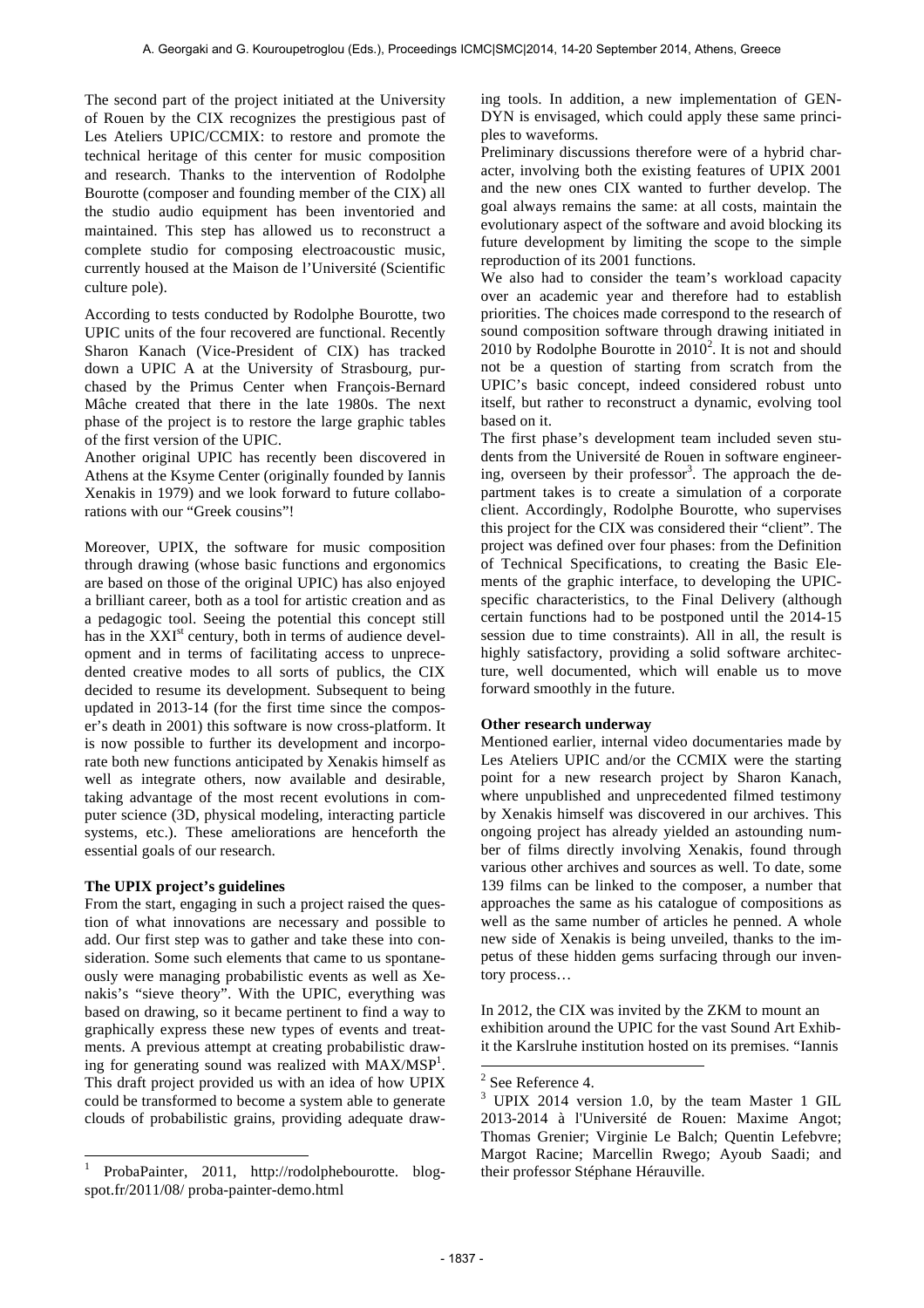Xenakis and the UPIC" was curated by Cyrille Delhaye, Rodolphe Bourotte, and Daniel Teige. From that, and due to third party demand, it was decided to create from the original content exhibited there a traveling exhibition (one in English, the other in French), under the same title. This was made possible thanks to a grant from the GRR (Grand Reseau de Recherche) – Université de Rouen. This exhibition is comprised and composed mainly of elements (information and iconography) discovered in the Archives of the CIX and includes: 1 title panel; 1 bio panel on Xenakis; 1 timeline (7 inter-

active panels including QR codes for "smartphones) tracing, on the one hand the history of electroacoustic music and on the other hand, Xenakis's activities engaging the same; 1 panel representing Xenakis's 10 original sketches of Mycènes Alpha plus 1 panel of the "definitive score"; 4 panels on the history of the UPIC; 1 list of composers who have worked on the UPIC (circa 150 names); 1 listening station showing a film on the UPIC followed by a performance with "score" of Mycènes Alpha; 1 other listening station with the film by Chris Marker on Xenakis and the UPIC ["The Owl's Legacy" (1989)]

In addition to such research activities and the organization of international conferences and workshops/concerts (see the list below), the CIX has organized, since 2009, a revival of workshops around the UPIC under the responsibility of Rodolphe Bourotte. This software, now considered "classic," can it still be considered a "multiplier of imagination"? Is it still a unique pedagogical tool? Many questions which these new workshops attempt to answer [4].

To date, the following workshops/events have been organized:

- A UPIC workshop in April 2011 at the Southbank Centre in London during the Ether Festival.

- At the University of Rouen, with local students,on several occasions from 2010.

- At the Zentrum für Kunst und Medientechnologie (ZKM) in Karlsruhe (Germany) during the Xenakis Symposium (July 2012), and with two school classes since.

- At the Conservatory of music in Le Havre and with students of the College of Fine Arts in Le Havre (ESADHAR) in April 2013.

For these workshops the UPIX 2001 software version was used, as well as the hardware version, whenever possible. Workshop participants have quite varied profiles, often music students or already experts in electroacoustic techniques, but also children and novices, varying from nine to sixty-five years old. These workshops provide a fertile ground for future developments of the tool, with respect to Xenakis's first ambitions for the tool. As in the 1980s, workshops generate a strong interest. Participants discover something they previously did not know, which tends to show that the idea of drawing sound is neither widespread nor natural yet, even today. It also proves that the use of the UPIC can be further extended. For instance, Andreas Köhler, who teaches music technology at ZKM, has integrated the UPIC in that Center's pedagogic activities. He particularly relates the rigor required for the user to practice the software to enhance this experience. This is echoed in the words of Peter Nelson, a longtime collaborator of Xenakis, who participated in early UPIC pedagogic activities:

"Here, no 'virtual orchestra', imagination must harness the potential of the system, whose strength is direct access to the smallest sound details, extreme simplicity of the means and speed of work. In my experience, people find it rather refreshing than daunting." [5].

# **5. LIST OF CIX'S RECENT ACTIVITIES**

(When places are not mentioned, listed events were held at the Université de Rouen)

- December 15, 2010: International Symposium: "The polytopes Xenakis," in collaboration with ENSA Normandy.

- May-June 2011: pre-inventory and storage of CIX's archives.

- 24-25 June 2011: Cyrille Delhaye, presentation of CIX's archives at the International Symposium ":: archive :: art architecture / mediaartbase.de ZKM" (Zentrum für Kunst und Medientechnologie) in Karlsruhe (Germany).

- 07-08 December 2011: International Symposium: "Xenakis and the arts" in collaboration with ENSA Normandy, Rouen Regional Conservatory and the Université de Rouen.

- January 09, 2012: "Iannis Xenakis and UPIC machine", by Pierre-Albert Castanet, Professor at the University of Rouen, Associate Professor at the Conservatoire National Superieur de Musique de Paris.

- 06 February 2012: "Birth of a work: *Taurhiphanie* by Iannis Xenakis" by Cyrille Delhaye, Associate Researcher GRHIS, Doctor of Musicology, responsible for the CIX Archives.

- 12 March 2012: "Xenakis and Le Corbusier" by Sharon Kanach, Vice-President of CIX, co-author with Iannis Xenakis of *Musique de l'architecture* (Marseille, Parenthèses, 2006).

- April 2011: Ateliers UPIC At Southbank Centre in London during the Ether Festival, by Rodolphe Bourotte (composer and founding member of CIX).

- 03 April 2012: concert / workshop around the UPIC: with Rodolphe Bourotte.

- February 2012: CIX obtains a grant from the DRAC (France, Haute-Normandie) for digitizing the archives of the CIX.

- March-May 2012: inventory of the archives of CIX.

- March to September 2012: Exhibition / concert / workshop around the UPIC at ZKM (Karlsruhe, Germany).

- May 28, 2012: BBC radio report around the studio and archives of the CIX.